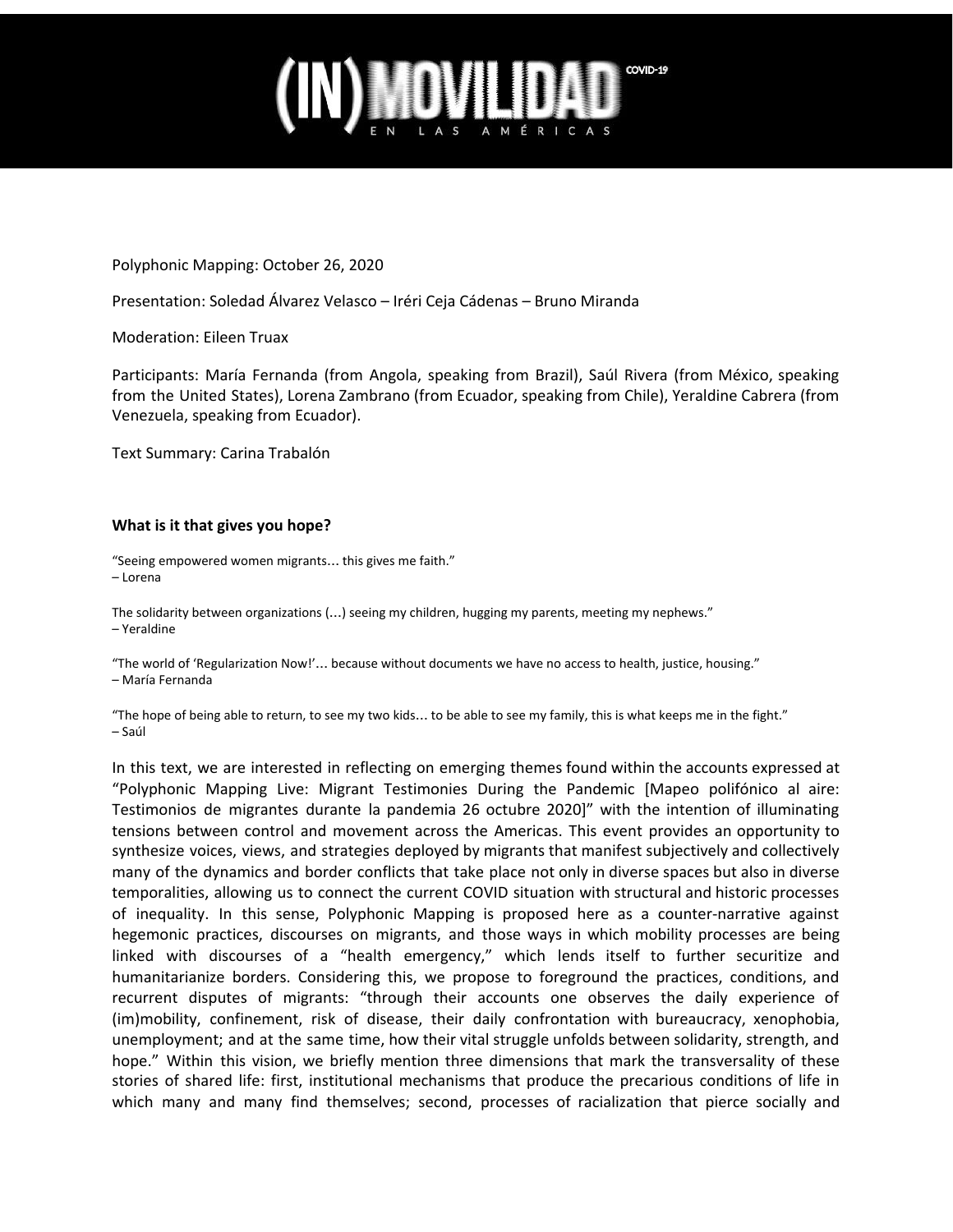## COVID-19

institutionally into the everyday lives of migrants; and third, the struggles from which new forms of negotiation and resistance materialize around the control of mobility.

### **"The dream of being better, of helping family, becomes a nightmare"**

One first dimension that emerged from the accounts refers to exposing and making visible of practices and mechanisms of control that actively contribute to the precarity of conditions of life of migrants, both during and after the pandemic. In particular, the case of Yeraldine, a Venezuelan in Ecuador, synthesizes many of the aspects that, under different variants, generally converge at the crossroads between processes of illegalization, capital devaluation, and labor exploitation in the various countries of the Americas. Yeraldine was unable to validate either of her two university degrees because she did not meet certain bureaucratic requirements. As a result, at this moment she is immersed in informal labor networks with a high degree of precarity that reduce her earnings to mere subsistence. She says, "you accept 12- to 14-hour jobs because you have no other option and still you cannot help your family." In this way, the impossibility of sending remittances, of helping her family in Venezuela, resulting from not being able to capitalize on what represents for her an "the construction of an entire life" (her university degrees), and makes clear the inequality of life conditions that develops between nationals and non-nationals. Furthermore, living without documentation means being exposed to exploitation, "if you don't have papers, you don't have rights," leading to constant fear and worry. Yeraldine comments: "working in the informal economy is a competition with the police that persecute you because you do not have papers, they can fine you, it's really bad, if you can't legalize yourself economically, because you have to pay to be legalized... how am I going to pay a fine of \$1,200 dollars if I don't have papers, and immigration stops you, tickets you, and you have to pay the fine (to prevent any subsequent procedures)."

According to these accounts, circumstances were aggravated by the onset of the pandemic which differentially affected the informal labor market and the situation of migrants. With different nuances according to national and transnational contexts, migrant income was drastically affected in a scenario aggravated by the scarce or total absence of state aid, with enormous difficulties in accessing the health system and, in general, in the procedures to obtain any type of documentation. Thus, the reported circumstances illustrated the ways in which the institutional schemes of illegalization—enhanced by the pandemic situation—contribute directly to deepening the conditions of vulnerability and precarity in which a large part of the migrant population was already living across the various countries of the Americas.

### **As a migrant**… **your name gets lost along the road"**

A second dimension is linked with the production of racialized categories imposed on migrants according to gender, race, ethnic origin, and nationality. This was present in the different reports in which discrimination and negative social stereotypes constituted common place experiences in all the countries involved. The racialized figures were presented within various frameworks. Lorena, an Ecuadorian in Chile, told us about the recurring violence to which she is subjected based on the conception of the migrant woman as a "prostitute, who comes to steal her husband," and the different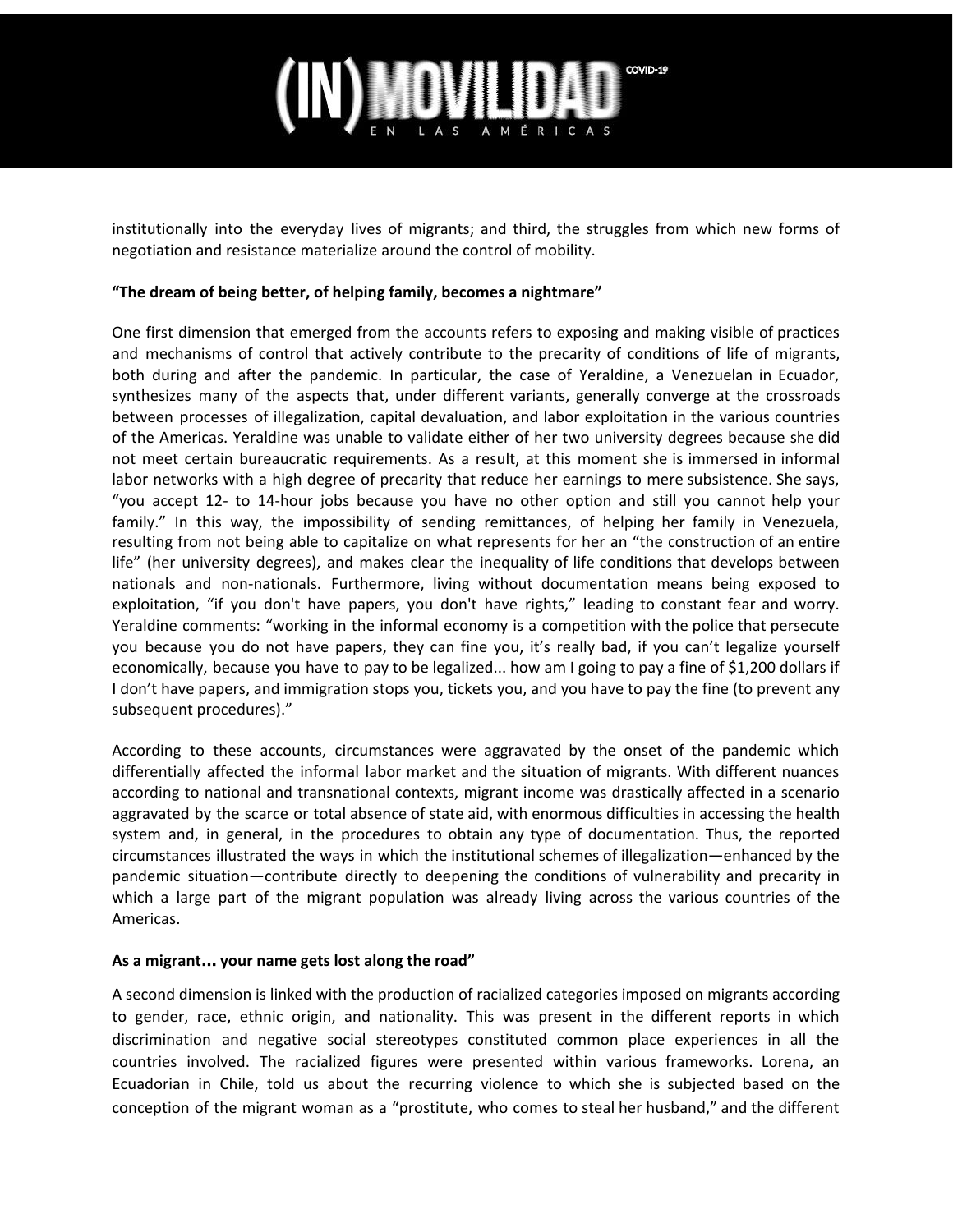# COVID-19

consequences that this interpellation has, built on the basis of gender, sexuality and certain phenotypic traits, in the development of their daily life, "ten years have passed, and one still experiences it very badly." Likewise, Lorena anguished over how discrimination affects her children, who suffer various forms of rejection and subordination at school. On the other hand, Fernanda, an Angolan in Brazil, told us about the racism experienced by black and migrant women and, in more general terms, about the "suspicion" that weighs on racially marked bodies—of any gender or sexual identification—in her daily commute through the city, "you can't even go to the supermarket, you have security behind you," "if you're black, you're a suspect." Yeraldine also told us about the discrimination she suffers as part of the LGBTIQ+ community. In this case, she emphasized how, from her condition as a migrant, the different stigmatizing views that are built on lesbians and trans people permanently condition her ways of inhabiting the spaces of the city in which she lives. Finally, Saúl, from the Yuvinavi indigenous community in the state of Guerrero, Mexico, now living in the United States, told us about the discrimination and racism experienced by indigenous migrants both within Mexico (internal migration) and in the United States. Saúl considers it very saddening knowing that, in various contexts and circumstances, he finds it necessary to deny his ethnic origins in order to access certain material or symbolic resources and, in turn, realizing that this ethnic denial is still not always an effective strategy due to racism based on skin color or physical features.

## **"It's worth it to keep fighting"**

The third dimension to highlight refers to struggles for freedom of movement and seeks to make visible how migrants organize and negotiate borders despite their conditions, violence, and inequalities that lead to practices of control and forms of stigmatization, subordination, and racialization mentioned above. These struggles, which are of vital importance "to sustain life" in the context of COVID, are inscribed in each of these individual biographies and, at the same time, are an expression of wider family, community, and collective processes, which seek to situate the different migration projects within transnational logics and networks that exceed the spaces of control and the national dynamics that the dominant mobility policies seek to impose.

Thus, various experiences of organization and struggle arise that produce new ways of living as a migrant in different countries. Saúl tells us precisely how the formation of the cultural movement of which he is a part emerges as a concrete way of combating different types of violence and forms of discrimination. The group employs specific labor strategies as a response as an alternative to the denial of their origins and they are committed to the creation of collective networks of dissent and to working for indigenous migrants in the United States. On the other hand, in Brazil there is the group "Diáspora Africana" in which Fernanda participates. Providing free psychological counseling stands out as part of many other activities and actions by this group in coordination with other institutions and organizations of and for migrants in that country. Lastly, Lorena told us about her personal transition towards political activism, "I was a different type of woman, shy and withdrawn," but after an experience of obstetric violence as well as many situations of discrimination and xenophobia, she now believes in the importance of "leaving that bubble," to get out of the idea of "'my country, my rights,' and to